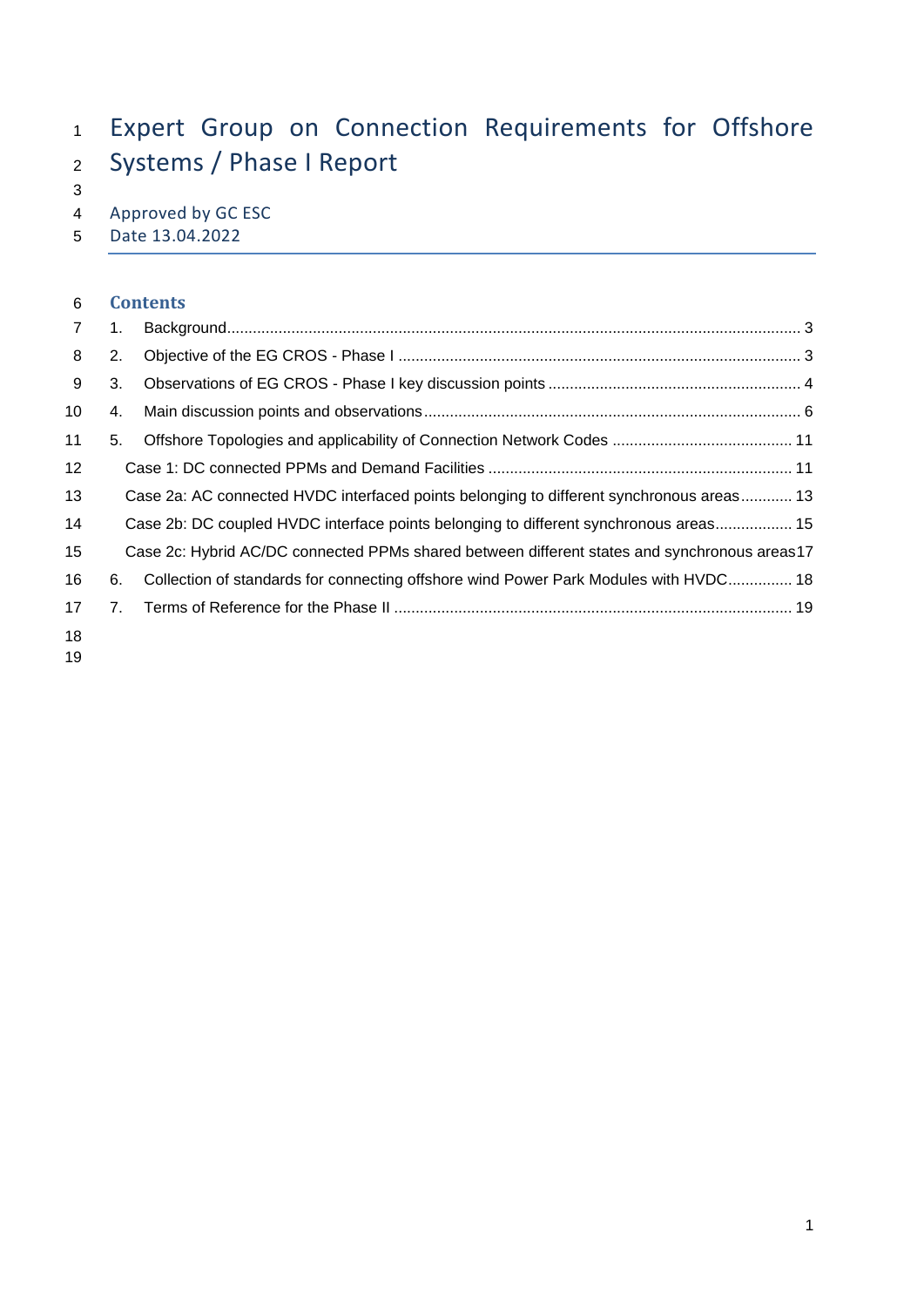# **Members of the expert group which contributed to this report:**

| <b>No</b> | <b>Full Name</b>             | <b>Member Organisation of GC</b><br><b>ESC</b> | Affiliation           |
|-----------|------------------------------|------------------------------------------------|-----------------------|
| 1         | Karstein Brekke              | <b>IFIEC Europe</b>                            | Hydro Energi AS       |
| 2         | <b>Frank Schettler</b>       | <b>CENELEC</b>                                 | Siemens Energy        |
| 3         | <b>Gunnar KAESTLE</b>        | <b>CENELEC</b>                                 | <b>B.KWK</b>          |
| 4         | Mario Ndreko                 | ENTSO-E                                        | <b>TenneT</b> Germany |
| 5         | Flemming Brinch Nielsen      | ENTSO-E                                        | Energinet             |
| 6         | Pascal Winter                | ENTSO-E                                        | Amprion               |
| 7         | Rzepka Piot                  | ENTSO-E                                        | <b>PSE</b>            |
| 8         | Ranjan Sharma                | WindEurope                                     | Siemens Gamesa        |
| 9         | Kamran Sharifabadi           | WindEurope                                     | Equinor               |
| 10        | Tusitha Abeyasekera          | WindEurope                                     | Vestas                |
| 11        | Vasiliki Klonari             | WindEurope                                     | WindEurope            |
| 12        | Jörn Runge                   | <b>VGBE</b>                                    | <b>RWE</b>            |
| 13        | <b>Mick Chowns</b>           | <b>VGBE</b>                                    | <b>RWE</b>            |
| 14        | Eric Dekinderen              | <b>VGBE</b>                                    | <b>VGBE</b>           |
| 15        | <b>Tarik Donlagic</b>        | Orgalim                                        | Siemens AG            |
| 16        | María López Gómez-Calcerrada | EASE                                           | Iberdrola             |
| 17        | Krzysztof Glik               | <b>COGEN Europe</b>                            | PGE S.A               |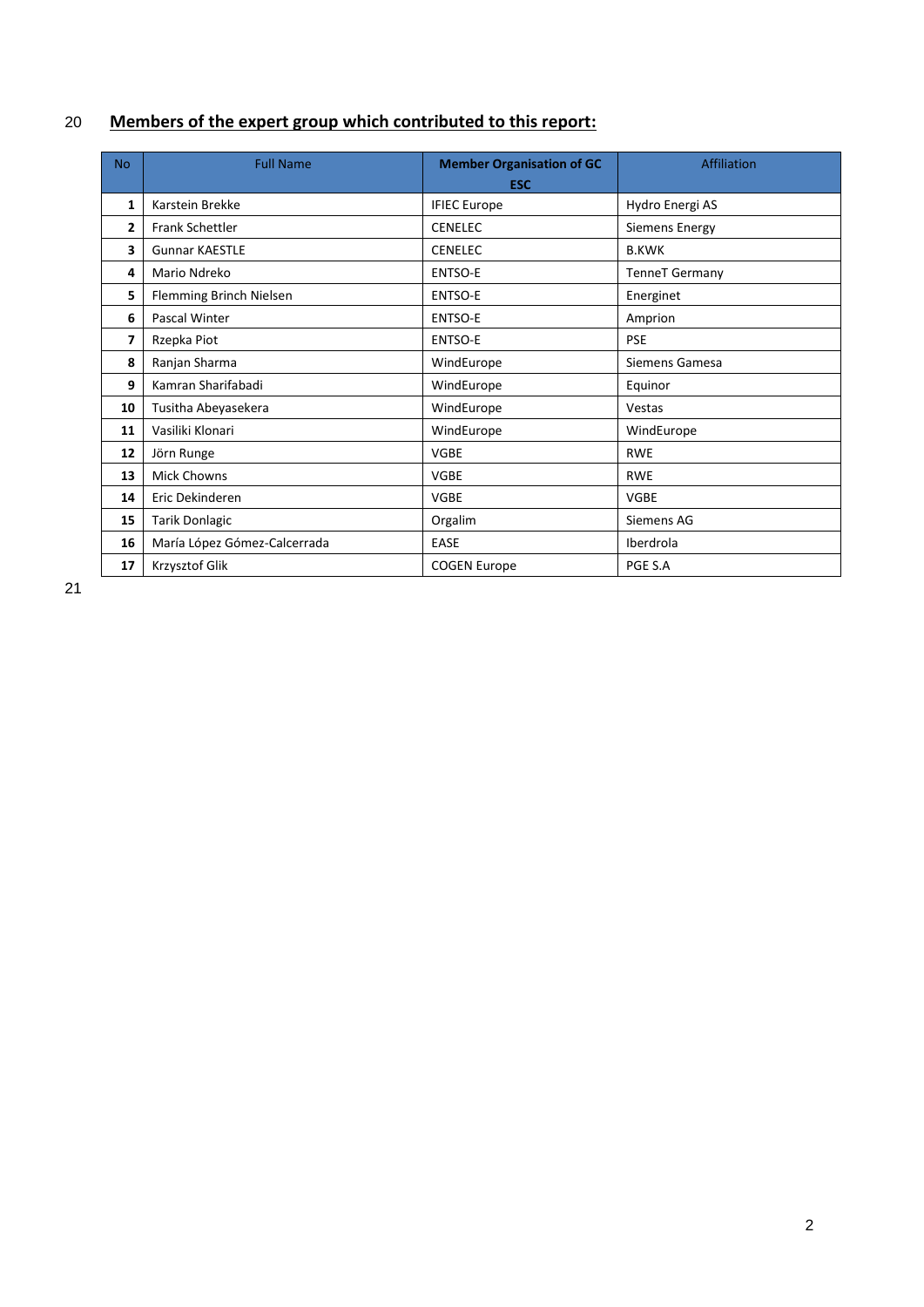- <span id="page-2-0"></span>**1. Background**
- 

 The European Green Deal defines the target for the European Union (EU) to become climate- neutral by 2050. To reach these goals, offshore renewable energy technologies as well as their effective integration at sea basin level becomes very important (for the North, Baltic, Mediterranean, Black seas, the Atlantic Ocean and the EU's outermost regions and overseas territories).

 Targeting the effective integration of offshore renewables, a number of technical challenges still need to be considered and solved. These challenges include the development of planning standards for offshore high voltage direct current (HVDC) grids, the standardisation of assets and equipment, specification of HVDC systems, operation rules and connection network code requirements applied to offshore power generation modules and HVDC systems connecting to onshore transmission networks.

 Whereas onshore transmission systems have seen an incremental development over the last decades, the offshore experience is much lower. At the same time a significant growth rate of offshore generation is planned. This requires offshore transmission systems and products which are even more reliable given that the accessibility of offshore sites is limited and the environment more demanding with often harsh weather conditions.

## <span id="page-2-1"></span>**2. Objective of the EG CROS - Phase I**

 The objective of Phase I of the EG CROS is to identify the topics that are relevant in the 45 domain of connection network code<sup>1</sup> (CNC) requirements for grid connection and consequently fall within the interest of the Grid Connection European Stakeholder Committee (GC ESC). On these boundary conditions, this EG shall report the identified issues and corresponding objectives for work on substance to be performed in a subsequent follow up phase (termed as Phase II) with more detailed discussions an proposals on how those issues could be supported by relevant EU CNC(s), either by amending existing connection network codes or by drafting (a) new dedicated CNC(s), or both. 

- When identifying the CNC issues from the experience of the stakeholders, a first assessment and guidance may already be given, whether amendments or new code(s) are deemed favourable for each issue. The Phase I work also includes identifying any relevant expert stakeholders, either as members or consulting parties for further engagement in the subsequent Phase II.
- 
- The expected deliverables are as followed:
- Provide a short paper with main discussion points and observations from Phase I.
- Provide a mapping of currently existing transmission topologies for the integration of offshore technologies.
- Provide a list of standards, including adoptable for offshore purpose (list to be completed in Phase II).

 e.g. network code on requirements for grid connection of high voltage direct current systems and direct currentconnected power park modules (NC HVDC), network code requirements for generators (NC RfG), network code for demand connection (NC DC).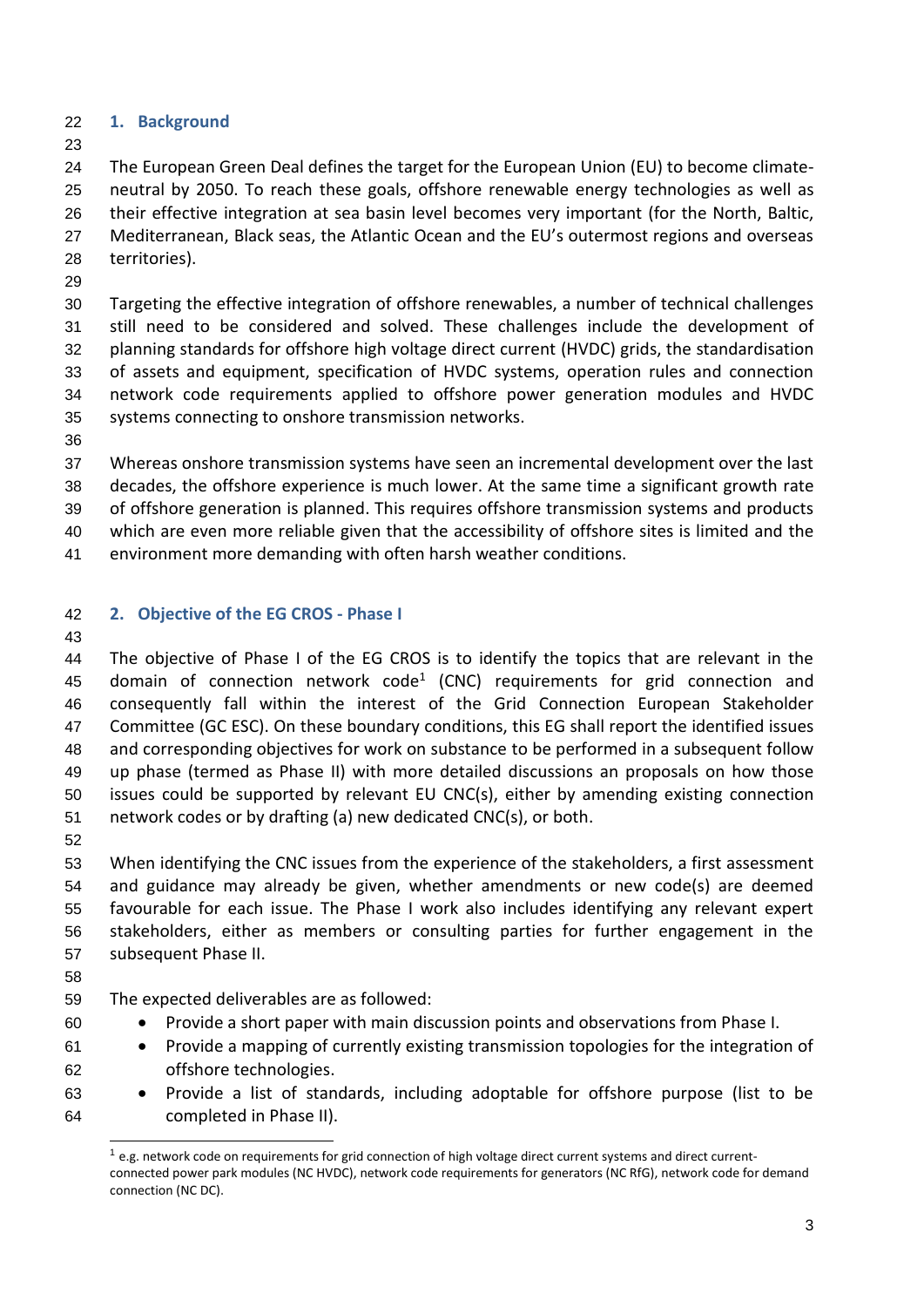- Provide the Terms of Reference<sup>2</sup> (ToR) for the subsequent Phase II of the follow up work to be done under the GC ESC.
- <span id="page-3-0"></span>• Identify relevant stakeholders for the identified issues.

| 68       | 3. Observations of EG CROS - Phase I key discussion points                                      |
|----------|-------------------------------------------------------------------------------------------------|
| 69       |                                                                                                 |
| 70       | Connection network codes (CNC) are the regulatory and binding legislation at European           |
| 71       | Union level of defining the minimum needed capabilities of:                                     |
| 72       | power generating modules (PGMs);<br>$\bullet$                                                   |
| 73       | transmission-connected demand facilities;<br>$\bullet$                                          |
| 74       | transmission-connected distribution facilities;<br>$\bullet$                                    |
| 75       | distribution systems, including closed distribution systems;<br>$\bullet$                       |
| 76       | demand units, used by a demand facility or a closed distribution system to provide<br>$\bullet$ |
| 77       | demand response services to relevant system operators and relevant TSOs                         |
| 78       | HVDC systems;<br>$\bullet$                                                                      |
| 79       | DC connected PPMs <sup>3</sup> ;<br>$\bullet$                                                   |
| 80       | and remote-end HVDC converter stations;<br>$\bullet$                                            |
| 81       |                                                                                                 |
| 82       | CNCs accommodate a system supportive performance of all grid users with purpose of              |
| 83       | ensuring the system security especially during exceptional and out-of-range contingencies.      |
| 84       | Recent work <sup>4</sup> published by the European Commission (EC) has highlighted that non-    |
| 85<br>86 | harmonised technical requirements and specification at the onshore and offshore                 |
| 87       | connection point of HVDC systems <sup>5</sup> as well as DC connected power park modules (PPMs) |
| 88       | may have an impact on the design and extendibility of offshore transmission systems. Such       |
| 89       | technical requirements refer, but are not limited to voltage ranges, frequency ranges, rate of  |
| 90       | change of frequency (RoCoF) withstand capability and fault ride-through capability at the       |
| 91       | onshore and the offshore connection point or multiple connection points.                        |
| 92       |                                                                                                 |
| 93       | A certain degree of harmonisation between TSOs already happens on project by project            |
| 94       | basis and the harmonisation of technical requirements has not been seen as a blocking point     |
| 95       | (for example on the technical requirement at the connection points of HVDC                      |
| 96       | interconnectors).                                                                               |

 Up to date the NC HVDC has been applicable to a given set of topologies, as given in the 99 Article 3<sup>6</sup>. Future offshore AC systems connecting offshore wind power generation (DC

<sup>&</sup>lt;sup>2</sup> The Term of reference for the phase II, is presented in this report as "Proposal of the EG"in gray box throug the phase I report.

 Based on the NC HVDC: 'DC-connected power park module' means a power park module that is connected via one or more HVDC interface points to one or more HVDC systems;

 EC Report on Technical Requirements for Connection to Offshore Hvdc Grids in the North Sea. Version online as of 16.02.2022[: https://op.europa.eu/en/publication-detail/-/publication/52f264ac-255f-11eb-9d7e-01aa75ed71a1/language](https://op.europa.eu/en/publication-detail/-/publication/52f264ac-255f-11eb-9d7e-01aa75ed71a1/language-en)[en.](https://op.europa.eu/en/publication-detail/-/publication/52f264ac-255f-11eb-9d7e-01aa75ed71a1/language-en)

 According to NC HVDC, Article 2 (1): 'HVDC system' means an electrical power system which transfers energy in the form of high-voltage direct current between two or more alternating current (AC) buses and comprises at least two HVDC converter stations with DC transmission lines or cables between the HVDC converter stations;

 The requirements of the NC HVDC are applicable to: (a) HVDC systems connecting synchronous areas or control areas, including back-to-back schemes; (b) HVDC systems connecting power park modules to a transmission network or a distribution network, pursuant to paragraph 2; (c) embedded HVDC systems within one control area and connected to the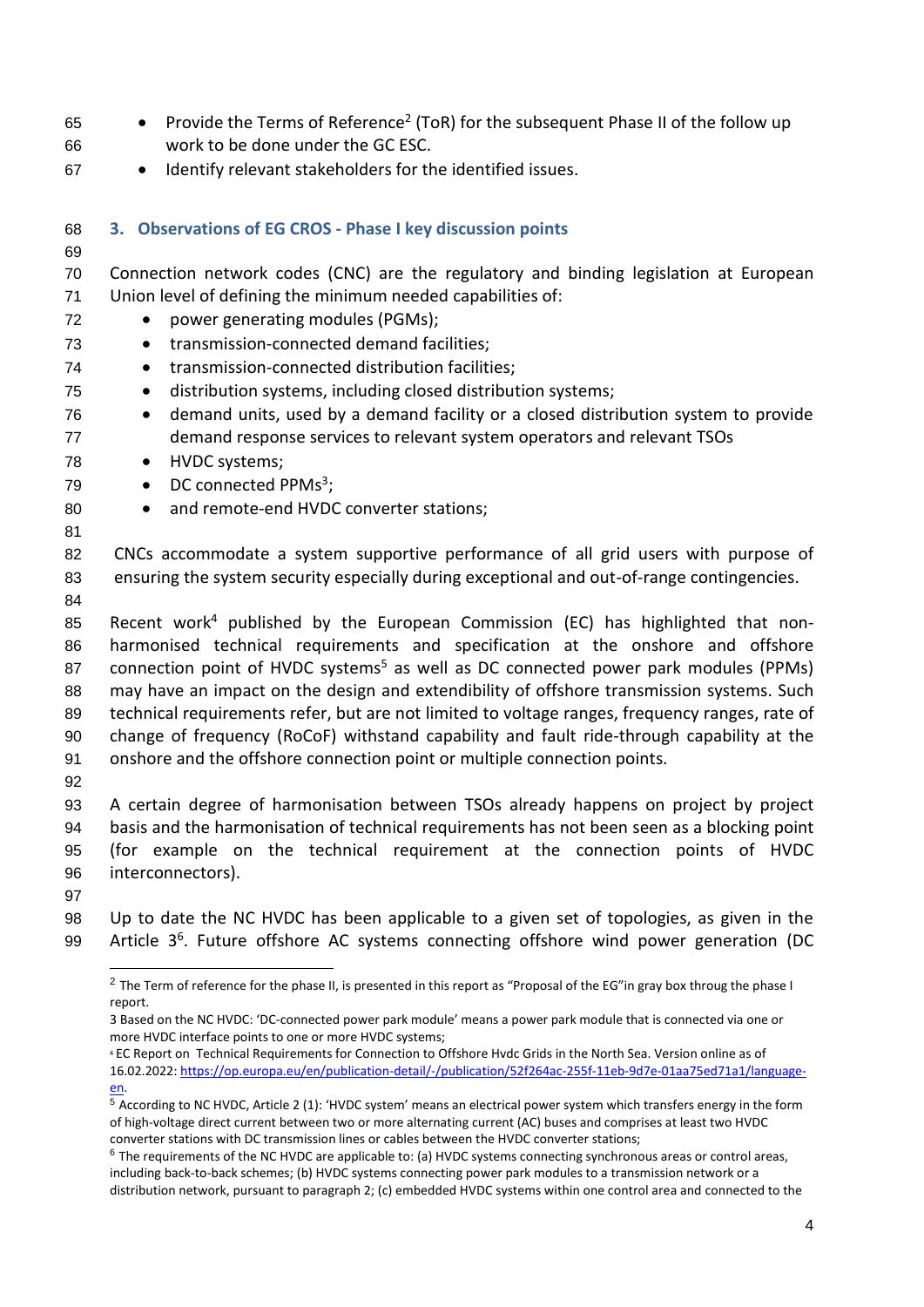connected PPM) may in the near future be asked to facilitate the connection of a demand 101 facility<sup>7</sup> and energy storage to one or multiple offshore HVDC interface points<sup>8</sup>. These demand facilities are expected to be basically power to gas facilities (including power to hydrogen electrolysis) which aim to support the decarbonisation of the energy system. On a 104 ten-year network development horizon, offshore power to gas (PtG) appears to be technically as well as economically feasible compared to the onshore electrolysis. Offshore electrical integration of PtG combined with wind power generation and energy storage, offers system integration advantages with a fraction of HVDC connections CAPEX while at 108 the same time contribute to decarbonisation of the energy system while offering flexibility.

 Large scale isolated AC offshore systems connected to a synchronous area via HVDC links may affect the global system stability of a synchronous area during contingencies. Robustness, resilience and reliability of such isolated power electronic dominated AC systems needs to be guaranteed by means of minimum technical capabilities (preferably mandatory) defined via connection network codes. A recent European Commission (EC) 114 report<sup>10</sup> proposed the view that for such isolated offshore AC system, it is necessary to define minimum technical requirements for grid forming capabilities. These capabilities should be offered by power converters connected to such isolated AC offshore networks. The EG CROS supports this view and recommends in its Phase II to develop further this topic. In this task the involvement of the wind turbine and HVDC manufactures is beneficial.

 Concerning the nominal AC frequency of such future isolated AC system for offshore wind integration which is combining demand, energy storage and generation, the EG CROS proposes to be kept at 50 Hz. CNCs are well established for 50 Hz nominal frequency and using non-standardized nominal frequency could lead to higher costs in equipment. Deviating from this nominal frequency could be conflictive with regulation, as those AC hubs would be connection points for demand facilities, energy storage and generation. Completelly isolated AC systems from synchronous areas which will not be in future subject to any grid expansion or would not have any connection option to any synchronous area may have the ability to develop non-standard frequency technical solutions. In principle, up to date such systems does not apply network codes.

 Besides the nominal frequency and frequency range, the frequency response requirements 130 become important<sup>11</sup>. An open point for future work is the allocation of frequency response requirements in complex offshore HVDC topologies being shared between control and synchronous areas. Main concern in this case is the loss of power infeed in a particular control area and the allocation of obligations. On that basis, active power technical requirements need to be detailed for complex offshore topologies. This is a topic mainly touching upon operation requirements and agreement between TSOs or facilities. However,

<sup>10</sup> Technical Requirements for Connection to Offshore Hvdc Grids in the North Sea. Version online as of 16.02.2022: [https://op.europa.eu/en/publication-detail/-/publication/52f264ac-255f-11eb-9d7e-01aa75ed71a1/language-en.](https://op.europa.eu/en/publication-detail/-/publication/52f264ac-255f-11eb-9d7e-01aa75ed71a1/language-en)

transmission network; and (d) embedded HVDC systems within one control area and connected to the distribution network when a cross-border impact is demonstrated by the relevant transmission system operator (TSO). The relevant TSO shall consider the long-term development of the network in this assessment.

 According to the network code on Demand Connection, a 'demand facility' means a facility which consumes electrical energy and is connected at one or more connection points to the transmission or distribution system. A distribution system and/or auxiliary supplies of a power generating module do no constitute a demand facility.

<sup>8</sup> According to NC HVDC, Article 2 (5): 'HVDC interface point' means a point at which HVDC equipment is connected to an AC network, at which technical specifications affecting the performance of the equipment can be prescribed; PtG is not limited only to one technical solution or product.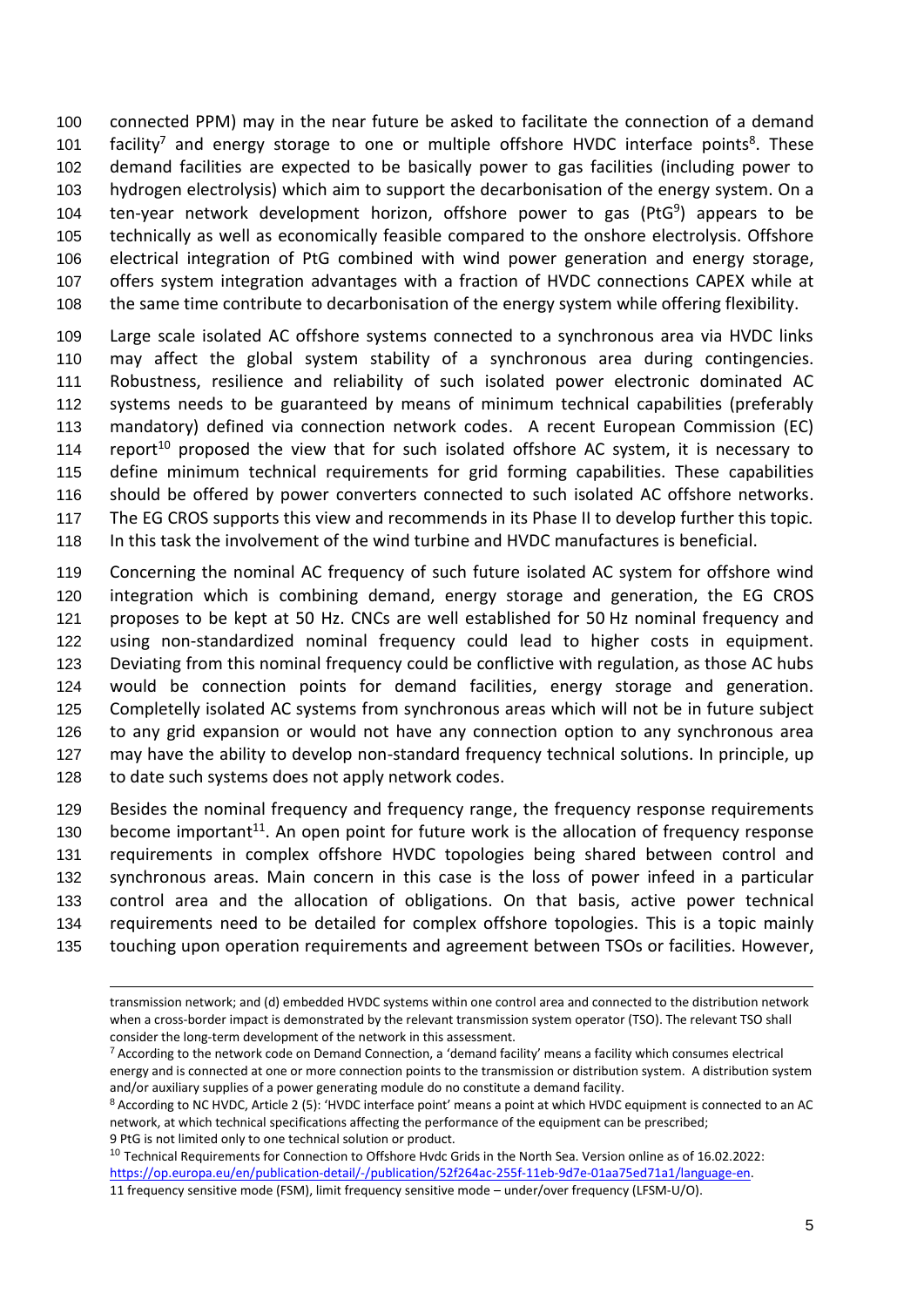it is worth mentioning that SOGL is not applicable to isolated AC systems. It is the view of 137 the EG that CNCs should cover all the needed capabilities to meet system needs.

 The expandability of future offshore topologies (AC and DC) is a key feature that future regulation should ensure. The uncoordinated and non-harmonised technical requirements and the uncoordinated selection of the HVDC system design may hinder if not block the expansion of HVDC systems. DC protection and DC switching station configurations should be designed to ensure the expandability of HVDC systems at the DC side in different time frames. This should be coordinated and planned in a holistic manner with TSOs having the role of coordinator. Multi-vendor and modular scalability is definitely an important condition 145 for such networks to grow in different time scales.

#### **Proposal of the EG**:

Moving from the classical point-to-point HVDC system<sup>12</sup>, towards complex HVDC topologies (including multi-terminal HVDC) would require a new set of technical requirements, capabilities and operation experience. Drafting strict requirements of complex multiterminal HVDC structures without first gaining operation experience from industrial scale projects is not recommended. DC connection point technical requirements are not yet covered in the NC HVDC and would only be required if the same HVDC infrastructure is developed by different manufacturers in different timeframes (multi-vendor HVDC systems).

 DC connection point requirements will be needed for the case of multi-vendor HVDC systems. DC connection point requirements should ensure that HVDC systems will be expanded in different project timeframes by different entities. Interoperability of assets forming meshed DC connections is very important and such interoperability requirements shall be the core part of such future DC side requirements. Electrical interfaces of converter stations, communication interfaces, signal exchange, control and protection systems need to be standardized as much as possible. Interfaces of control and protection systems are not yet harmonized today. Despite the efforts through the current standards, there is still a long way to go.

#### <span id="page-5-0"></span>**4. Main discussion points and observations**

 This chapter collates the most relevant inputs received from the stakeholders on connection network code implementation experience.

 Within the Phase I of the EG CROS, WindEurope has proposed to relax frequency requirements (in the isolated AC system) for DC connected PPMs. The motivation is based on the argument that for DC connected PPMs, the frequency is set by the HVDC converter station (with small variations). The position of WindEurope is supported by the statement that such systems are isolated and requirements could be relaxed as such to reduce CAPEX. WindEurope elaborates the cases of the point-to-point DC connected PPMs, the NC HVDC requirements on frequency, RoCoF, fault-ride through and reactive power control could become much less strict compared to the ones that apply today. Moreover, in the offshore

<sup>&</sup>lt;sup>12</sup> Based on NC HVDC, Article 2 (1): 'HVDC system' means an electrical power system which transfers energy in the form of high-voltage direct current between two or more alternating current (AC) buses and comprises at least two HVDC converter stations with DC transmission lines or cables between the HVDC converter stations;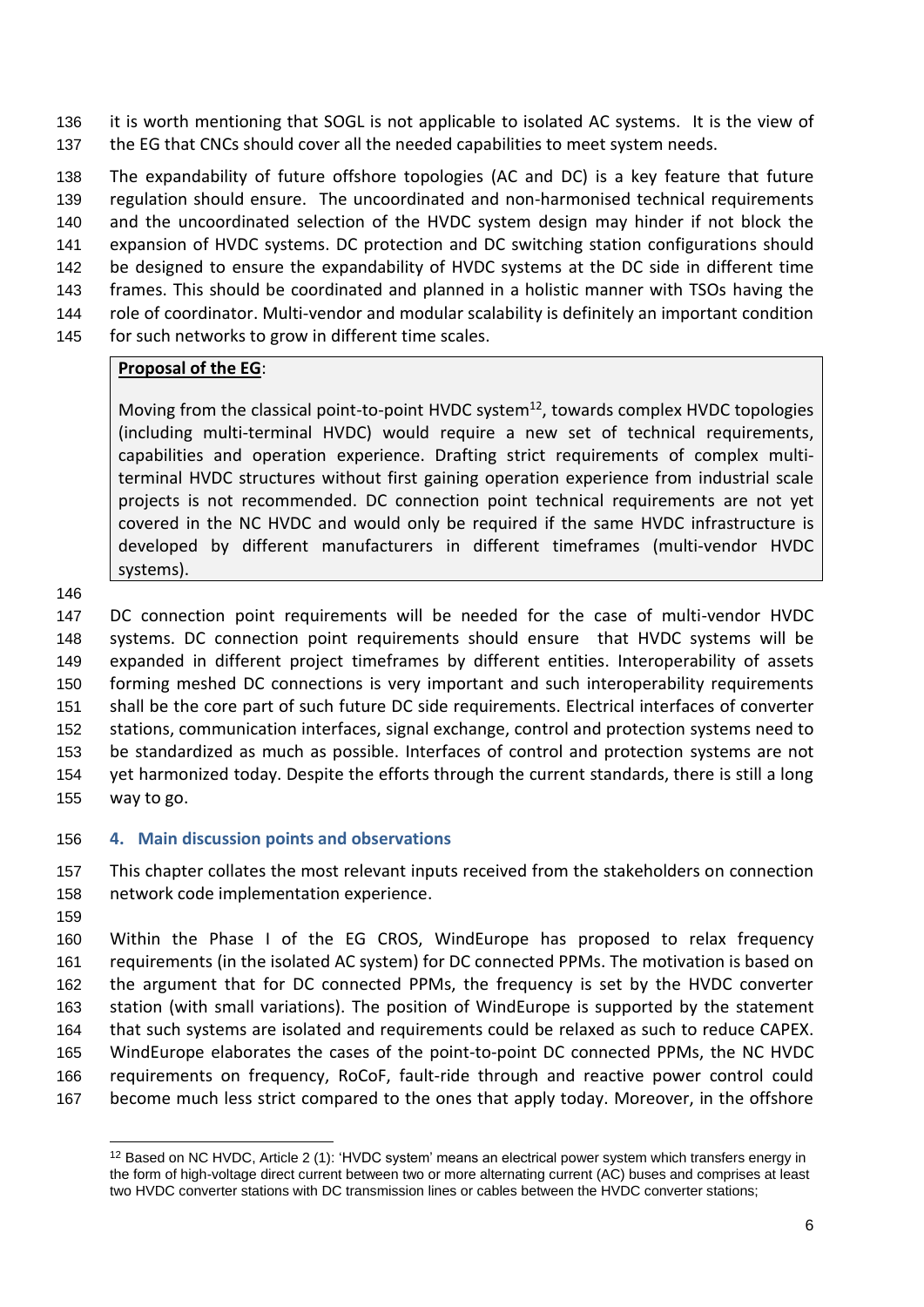case, a certain level of power oscillations at the wind turbine level or at the grid connection point may be allowed.

 The view of ENTSO-E members in EG is that there should be no discrimination between AC and DC connected PPMs except for the regulatory allowed deviations in requirements. Moreover, taking into account the future expandability of DC connected PPMs to large isolated offshore islands facilitating also demand connections and energy storage, the deviation of technical requirements should be carefully limited between AC and DC connected PPMs.

 WindEurope has requested to open up the discussions on forced power oscillations by wind turbines which are induced due to damping control of mechanical/tower vibrations and in specific to investigate how the damping energy from wind turbines affects the stability of the respective grid modes. These oscillations appear in the range of 0,1 Hz - 0,3 Hz and are caused by tower vibrations. For AC and DC connected PPMs in general i.e. DC and AC connected, it is up to the national implementation of the network codes to do not allow any such oscillations by PPM or in some cases to allow such power oscillations but with a very limited amplitude. The request of Wind Europe is to engage also the HVDC system (particularly the remote-End converter station) in this damping functionality.

 From CENELEC perspective, all connected grid users should contribute to a stable operation of the power system. In this context, the damping to the mechanical/tower vibrations should be solved at the PPM level. Even if the HVDC system could absorb the oscillating energy by appropriate control algorithms and if such absorption would be effective to damp the oscillations under all system conditions, such measure would have an impact on the HVDC system design including the major power components. Moreover, the oscillating power would be transmitted by the HVDC system to other nodes in the transmission system and as a consequence, power oscillations could be excited at the onshore HVDC system's Points-of- Connection. Considering future HVDC grid scenarios, complex interactions between the different wind parks via the HVDC network can be expected.

### **Proposal of the EG**:

The topic of forced oscillations in not covered in the existing NC HVDC (for the case of DC connected PPMs) neither NC RfG (for AC connected PPMs). Therefore, it is recommended to assess this topic in a follow up Phase II of this EGfor both for AC and DC connected PPMs. In addition, it should include a detailed assessment of the impact of such behaviour of PPMs to the power system and how requirements could be defined.

 Wind Europe has requested the EG to discuss requirements for systems where wind turbines 201 from different manufacturers are directly connected to the same substation<sup>13</sup> or remote-end HVDC station (wind farm interoperability). Performing detail interaction studies in multi- vendor environment is a challenge for designing such systems, especially when considering data and simulation models exchange (data and model exchange is an issue that affects intellectual property). The recent Expert group on interaction studies and simulation models

CIGRE is currently preparing a brochure on such configurations, to be published in Q2, which should be considered by the EG.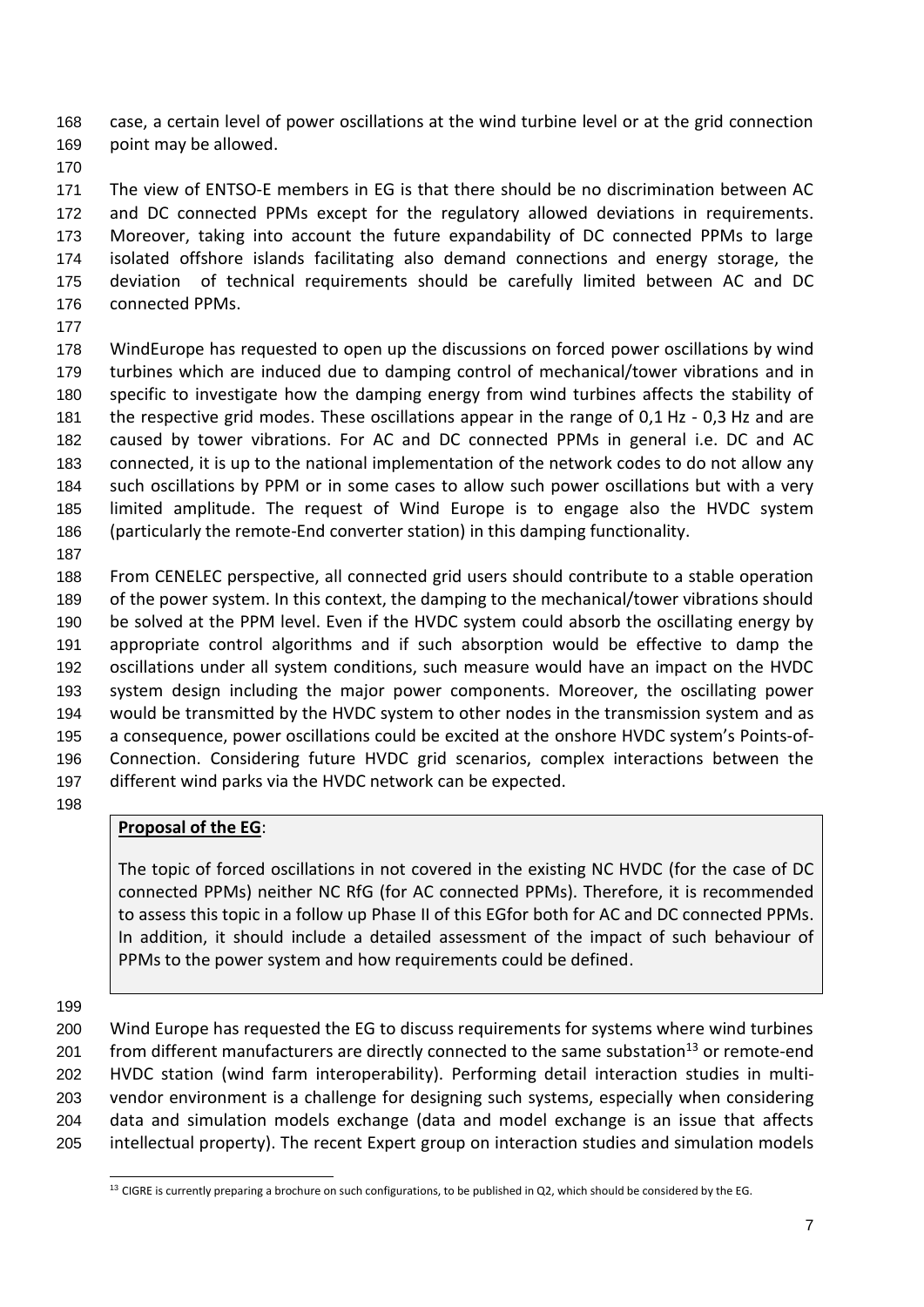206 (EG ISSM) provides a first set of technical requirement for simulation models for PPMs and 207 HVDC systems but no work is available on how to solve data share and models for such 208 studies.

209

#### **Proposal of the EG**:

The topic of interoperability of DC connected PPMs when different OEMs are connected to the HVDC interface point needs to be addressed. Today most TSOs or where applicable RSOs require the simulation models in the used software specific programming language (Fortran, DSL etc.). The Phase II of EG CROS should discuss the current state of the play in the way EMT models could be exchanged in the form of DLL based models. The expert group should pick up the recommendations made in the expert group interaction studies and simulation models, chapter 5.7.

210

 Wind Europe has raised the concern that system operators place additional and non- harmonised requirements with regard to harmonics and power quality. Wind Europe recommends that system operators stay with the IEC 61000 standard and proposes to force it by means of regulation. The position of ENTSO-E members in the EG is that the topic is extremely hard to harmonize as different countries have different approaches based on national legislation with regard to power quality. In addition power quality is a local phenomenon which has origin in the individual national electricity system and it is influenced, power infrastructure, general penetration of power electronics in both generation and demand etc.

220

#### **Proposal of the EG**:

DC connected PPM requirements may deviate from the IEC harmonic standards or the onshore code requirements and specifications in the actual region. In such cases the details of the possible deviations from the requirements shall be agreed and documented between the involved parties.

221

 CENELEC has raised the topic of Grid Forming capabilities and system recovery technical requirements. This is seen for the HVDC manufacturers as an issue of control chain and coordination between HVDC systems and DC connected PPMs. Additional frequency and voltage stability requirements for HVDC systems connecting DC connected PPMs are recognized and the request has been made for them to contribute to voltage, phase angle and frequency stability at their connection point more than before. The latter includes 228 functionalities as grid forming capability<sup>14</sup>, FSM and LFSM-O and LFSM-U. Since HVDC systems do not have significant energy storage, providing such grid forming capabilities to the connection point onshore requires for coordination between HVDC system and the DC connected PPM. Without such coordination, extra investments in alternative solutions (i.e.

<sup>&</sup>lt;sup>14</sup> Based on the definitions of the technical group HPoPEIPs report supported by ENTSO-E, Wind Europe and Solar Europe. Available online[: https://eepublicdownloads.entsoe.eu/clean](https://eepublicdownloads.entsoe.eu/clean-documents/Publications/SOC/High_Penetration_of_Power_Electronic_Interfaced_Power_Sources_and_the_Potential_Contribution_of_Grid_Forming_Converters.pdf)[documents/Publications/SOC/High\\_Penetration\\_of\\_Power\\_Electronic\\_Interfaced\\_Power\\_Sources\\_and\\_the\\_Potential\\_Contribut](https://eepublicdownloads.entsoe.eu/clean-documents/Publications/SOC/High_Penetration_of_Power_Electronic_Interfaced_Power_Sources_and_the_Potential_Contribution_of_Grid_Forming_Converters.pdf) [ion\\_of\\_Grid\\_Forming\\_Converters.pdf](https://eepublicdownloads.entsoe.eu/clean-documents/Publications/SOC/High_Penetration_of_Power_Electronic_Interfaced_Power_Sources_and_the_Potential_Contribution_of_Grid_Forming_Converters.pdf)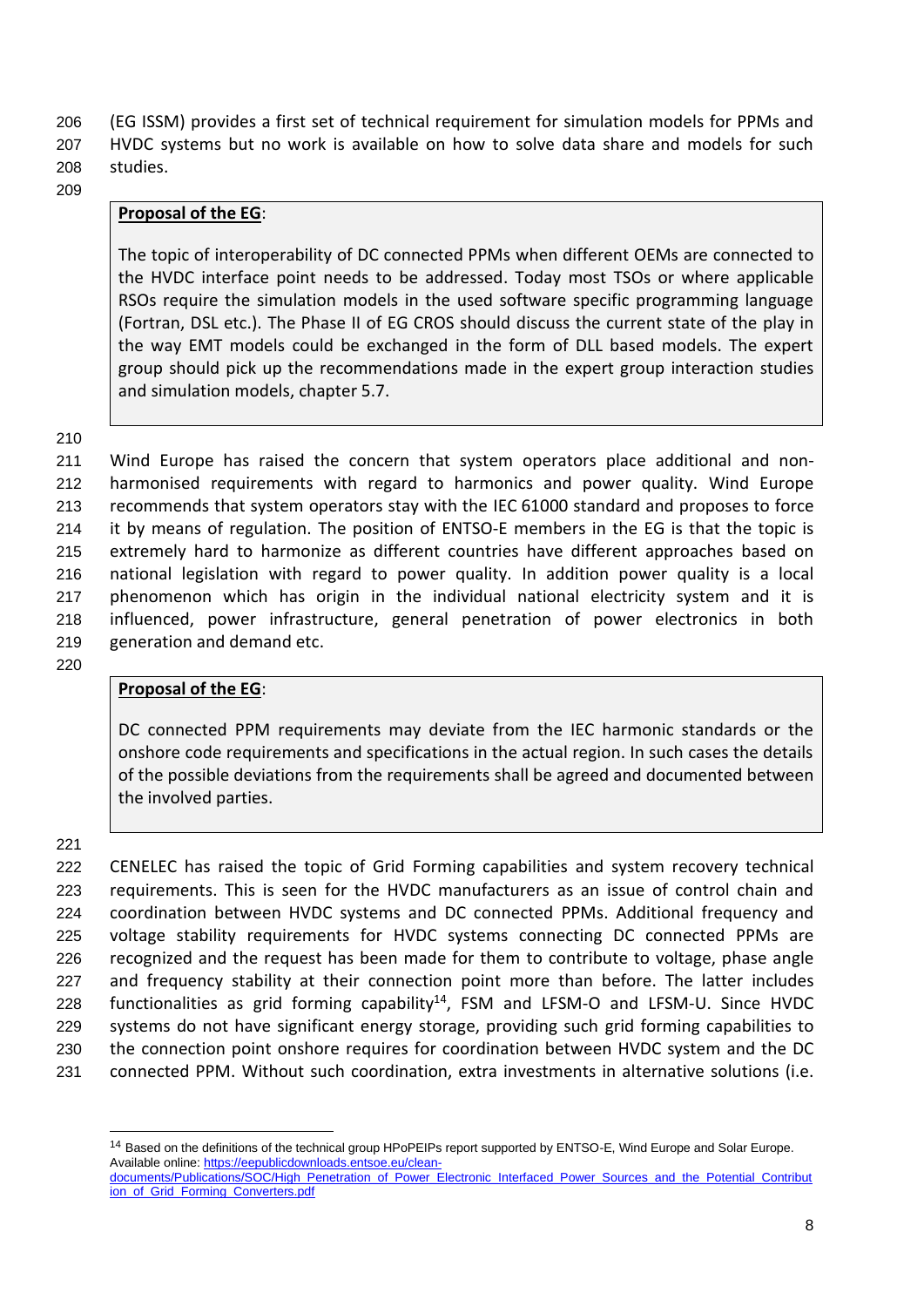energy storage in the HCDC circuit) may be needed to provide those capabilities and maintain system stability in the onshore grid.

#### **Proposal of the EG**:

It is the proposal by the EG to address all relevant technical aspects of the control chain coordination of a DC connected PPM and HVDC system with respect to the connection network code requirements. This should include:

- Grid forming capability<sup>15</sup>;
- FSM, LFSM-U, LFSM-O;
- Synthetic inertia<sup>16</sup>;
- Dynamic voltage control; and
- System Recovery;

#### 

 Ideally, the HVDC system should be able to provide the above mentioned capabilities in coordination with the DC connected PPMs without communication. Communication is likely too slow to cope with such technical requirements. In order to comply without communication, the HVDC system should be allowed to control the power withdrawn from the DC connected PPMs by varying phase angle and frequency of the Remote-end HVDC converter station. The voltage and voltage phase angle variation of the remote-end HVDC station should enable the DC connected PPMs to adapt its power output in a defined range to meet the AC voltage and frequency limits in the isolated AC system accordingly. In principle the remote-end HVDC converter station connected to the offshore HVDC interface 244 point should be capable to trigger the condition to meet the technical requirements at the onshore HVDC converter station. The DC connected PPMs should be able to operate with dedicated frequency control reserve, whenever DC connected PPMs and HVDC system are required to participate in frequency stabilisation in FSM and LFSM-O/U. If communication is required, the relevant communication times should be coordinated between DC connected PPMs and HVDC system. This would avoid or limit additional energy storage or dynamic braking devices (DC chopper) inside the HVDC system to fulfil the connection network code requirements in the onshore and offshore networks. The latter options should be discussed in the phase II and its feasibility should be shown.

253 HVDC systems will be used for PPMs connection as well as interconnectors $^{17}$ . The active power of PPMs should be required to support the operation of multi-purpose interconnectors. Since the HVDC system provides the connection between offshore HVDC interface point and the onshore grid connection point, the HVDC system should ideally control its power intake from the wind parks by varying phase angle and frequency of its generated AC voltage source in a respective DC connected PPM. That should enable the DC connected PPM to adapt its power output in a defined range to meet the AC voltage and

<sup>&</sup>lt;sup>15</sup> The definition of grid forming capability should be also part of the Phase II work.

<sup>&</sup>lt;sup>16</sup> Based on the understanding of EG members: Synthetic inertia in an electric power system means the capability of a grid connected converter to emulate the effect of inertia of a synchronous generator to a prescribed level of performance, whereas inertia in an electric power system means the property of a rotating rigid body according to which it maintains its angular velocity in an inertial frame in the absence of an external torque.

Based on the Clean Energy Package, and interconnector is defined as transmission capacity between two countries.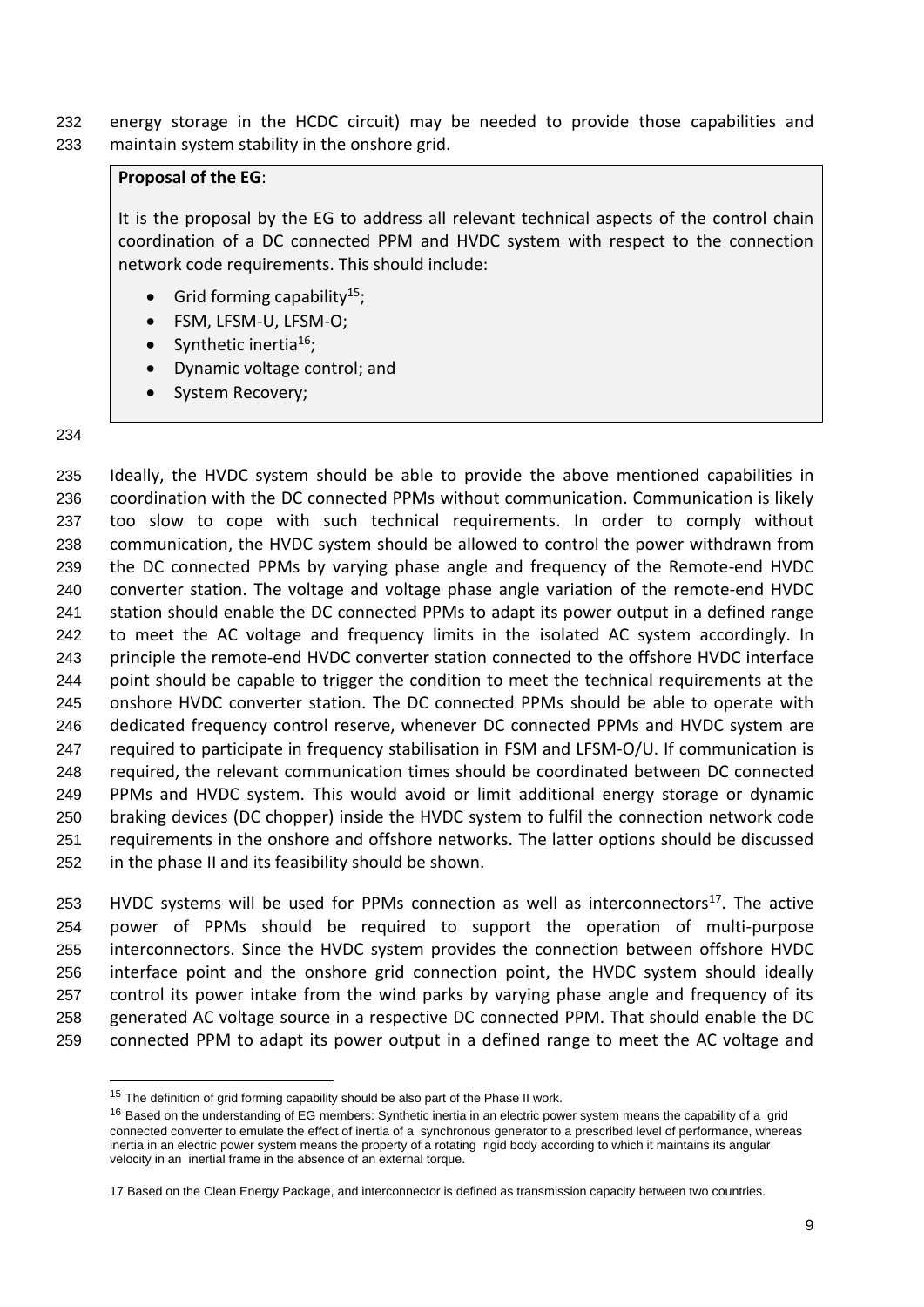frequency limits in the respective offshore isolated AC system accordingly. Such coordination between HVDC systems, DC connected PPM and if applicable DC connected demand and energy storage facilities becomes necessary and could avoid additional investments, such as the need for DC choppers.

 It is worth mentioning that the actual capabilities of the PPM depend on the energy source conditions (for example wind). The active power control of PPMs should be requested to support the operation of HVDC system, especially for multi-terminal cases (during DC or AC faults for example).

#### **Proposal of the EG**:

The following points should be addressed in the EG CROS, Phase II:

- The control chain starting from the onshore connection point of the HVDC station down to the remote-end HVDC station and the DC connected PPMs. The control chain should be assessed in the content of NC HVDC.
- The definition of grid forming technical requirements that should be given to PPMs and to HVDC system. It is still open where the energy should be stored, at the remote-end HVDC converter station, at HVDC link or at PPMs. All options should evaluated. The focus should be placed on the technical capabilities offered.
- Communication is also an important part for the coordination of the whole control chain from the onshore to the offshore converter and PPMs. Limitations of communication should be defined. Technical requirements of communication links should be set. Coordinated operation of onshore and offshore (remote-End) HVDC converter stations with PPMs without communication should be also explored.
- Phase II of the EG CROS should also discuss existing NCs definitions. One example could be synthetic inertia. Its definition is important for setting requirements on future functionalities and capabilities
- Black start capability is a technical requirement which is not mandatory and is imposed based on the .generator type and the and the individual member state need and philosophy of providing black start capabilities. The EG in Phase II will discuss the up to date requirements in the NC HVDC or NC RfG and provide recommendations.

The EG CROS in Phase II should assess all above points and define proposals for amendments of the NC HVDC or NC RfG if applicable to cope with such issues.

- 269 Besides the tasks defined so far, the EG CROS should work on the definition of a glossary for
- 270 the most important definitions as used in the network codes.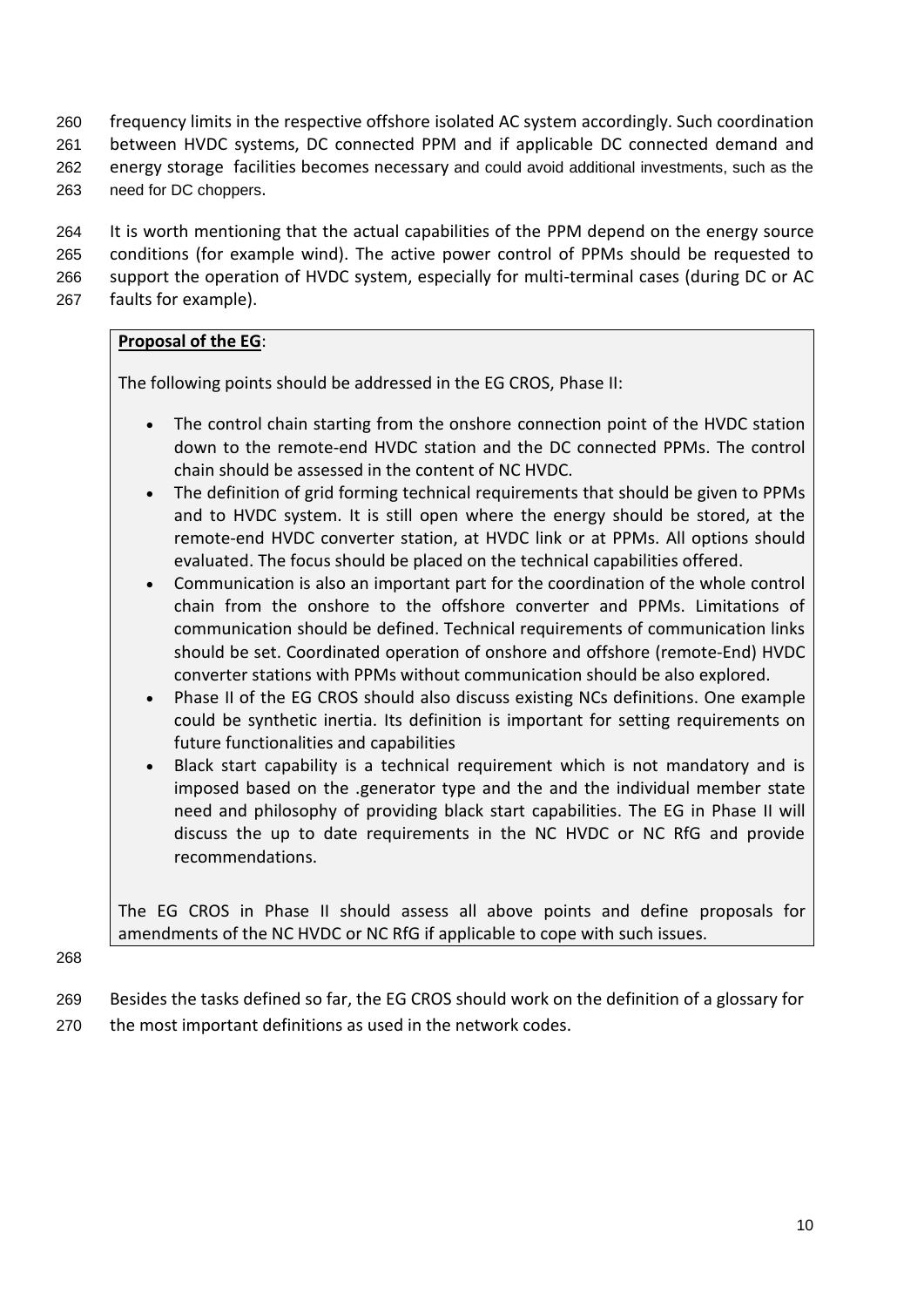#### <span id="page-10-0"></span>271 **5. Offshore Topologies and applicability of Connection Network Codes**

 This section provides a first investigation of the possible offshore grid topologies expected in Europe. The aim of this section is to stress the variations of the connection options as well as to define the applicability as well as gaps of existing CNCs. The chapter concludes with actions and tasks to be completed in the Phase II of the EC CROS.

#### <span id="page-10-1"></span>**Case 1 <sup>18</sup>** 276 **: DC connected PPMs and Demand Facilities**

277 The most common topology for HVDC systems and the DC connected PPMs up to date is the 278 point-to-point connection as presented in [Figure 1](#page-10-2) (for the case that states A and B are in the 279 same synchronous area). A realistic future variation of such connection case is shown in 280 state B, where a (DC connected) demand facility and an (DC connected) energy storage 281 module shares the HVDC interface point<sup>19</sup> with the DC connected PPM.



282

<span id="page-10-2"></span>283 **Figure 1.** DC Connection of PPMs, energy storage and demand facilities (for monopolar HVDC 284 system).

 For the state A and its DC connected PPMs, the NC HVDC applies for the HVDC system as well as for the DC connected PPMs. However, for the case of state B, the presence of both a DC connected demand facility and energy storage which are connected at the same HVDC interface point is not covered within the frame of NC HVDC. Moreover, for this DC connected

<sup>18</sup> The topology here is drawn as monopole HVDC system. For the case of bipolar HVDC, the same requirements shall apply for each pole converter at the offshore HVDC interface points as well as at the onshore AC connection points.

<sup>19</sup> Based on NC HVDC, Article 2 (5), 'HVDC interface point' means a point at which HVDC equipment is connected to an AC network, at which technical specifications affecting the performance of the equipment can be prescribed.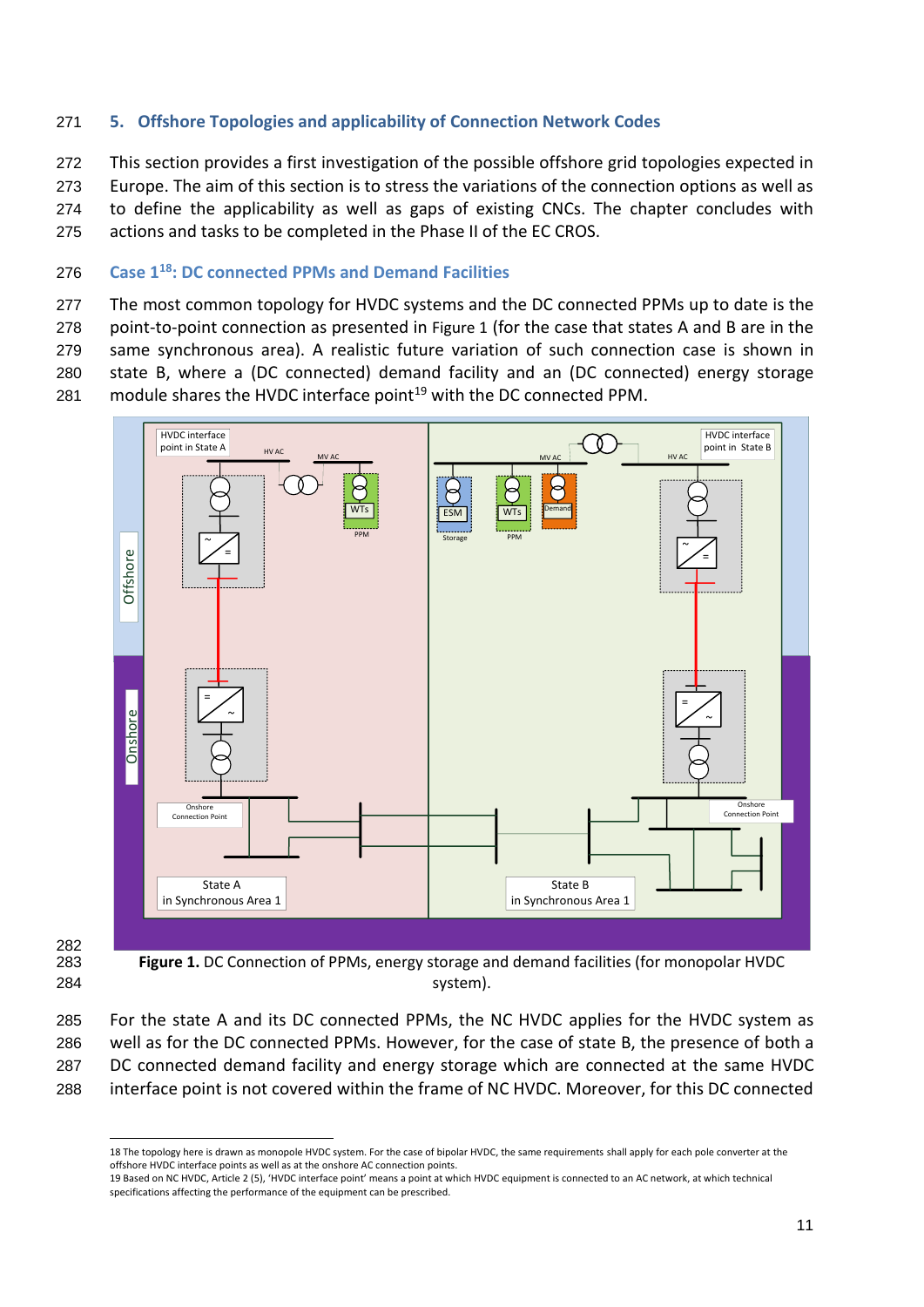289 demand facility, Network Code Demand Connection (NC DC) does not apply<sup>20</sup> (cf. NC DC 290 article 3 (2) (a)).

291 In addition, up to date the remote-end HVDC converter station provides the voltage and 292 frequency formation<sup>21</sup> at the offshore HVDC interface point. DC connected PPMs and if 293 applicable DC connected storage facilities should be able in future to contribute to 294 voltage/frequency formation of the HVDC interface point. The latter is commonly 295 understood as a part of the capability of PPMs to provide grid forming<sup>22</sup> functionality.

 As an additional variation of the topology in figure 1, figure 2 presents a case where two HVDC links are connected on the offshore AC and onshore DC side at the same time. This topology is considered as a multi-terminal HVDC grid case under the assumption that it is constructed by on HVDC supplier.

#### **Proposal of the EG**:

The NC HVDC should be extended to be applicable for DC connected demand facilities and DC connected electricity storage modules. The Phase II of the EG CROS should:

- propose such provisions and expand the applicability of the NC HVDC toward energy storage and demand facilities.
- elaborate potential harmonization of voltage and frequency ranges in combined DC connected- PPMs, demand facilities as well electricity storage units to allow for future expandability.
- propose and define minimum requirements for grid forming capabilities offered by DC connected PPMs and HVDC systems.

The EG should assess the applicability of the NC HVDC to the topology of and [Figure 2](#page-12-1).

<sup>20</sup> NC Demand Connection shall not apply to: Demand facilities and distribution systems connected to the transmission system and distribution systems, or to parts of the transmission system or distribution systems, of islands of Member States of which the systems are not operated synchronously with either the Continental Europe, Great Britain, Nordic, Ireland and Northern Ireland or Baltic synchronous area;

<sup>&</sup>lt;sup>21</sup> This should be understood as the capability of the remote end HVDC converter station to provide a controllable in magnitude, phase angle and frequency instantaneous three phase voltage waveform without relying on any external voltage waveform.

<sup>22</sup> Grid forming capabilities have been already defined in the connection network code of Great Britain (as non-mandatory requirements) as well as in Germany (for HVDC systems as a mandatory requirement).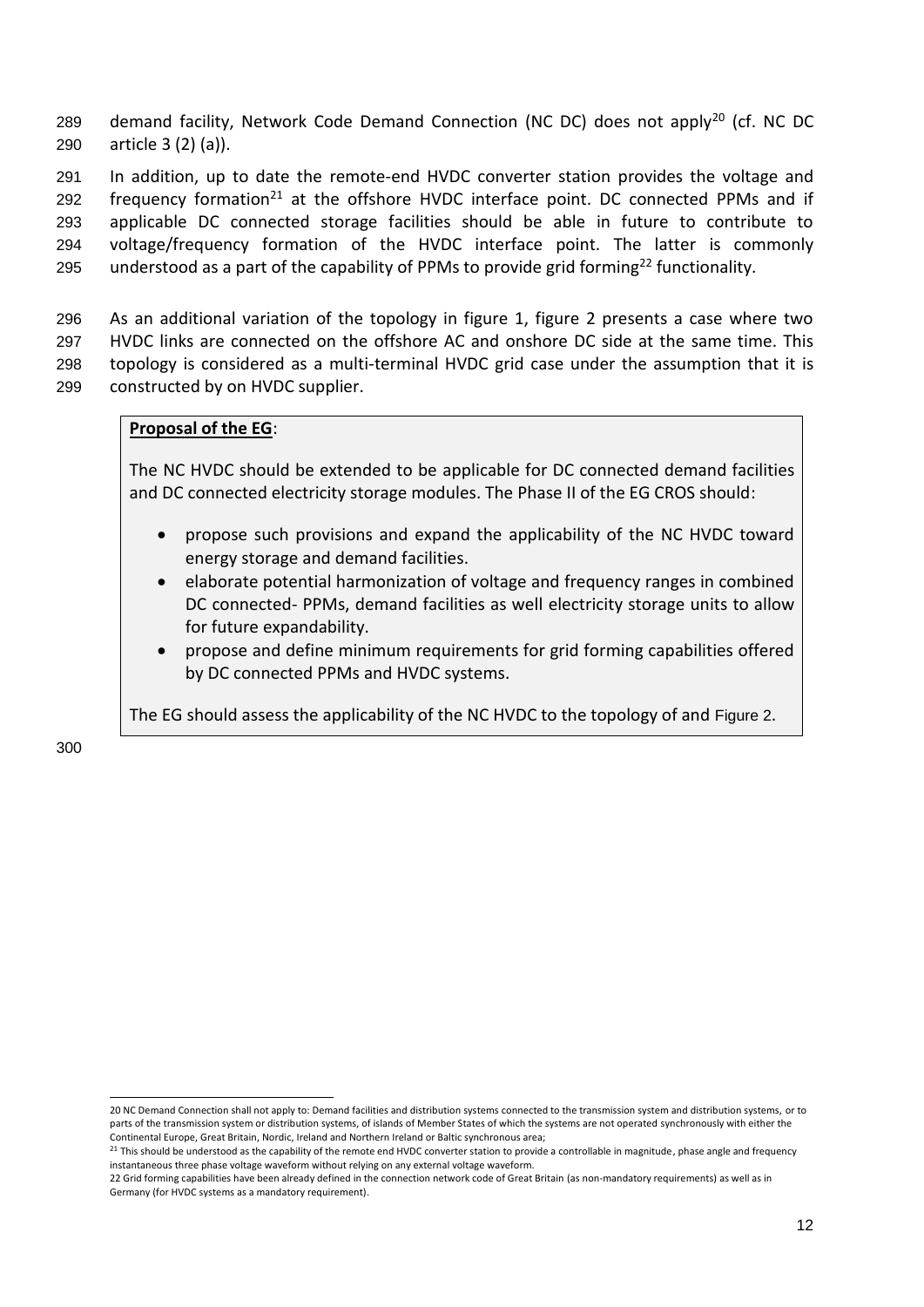

301 302

<span id="page-12-1"></span>303 **Figure 2.** DC Connected PPM, energy storage and demand facilities with parallel HVDC links coupled 304 on the AC and DC side.

305

#### <span id="page-12-0"></span>306 **Case 2a: AC connected HVDC interfaced points belonging to different synchronous areas**

 The architecture of [Figure 3](#page-13-0) presents a variation of a typical point-to-point topology of [Figure 1,](#page-10-2) assuming that the offshore HVDC interface points are AC coupled. The presence of different technical specifications and CNC requirements in states A and B (being part of different synchronou area) at the HVDC interface points (NC HVDC requirement for DC connected PPMs and remote-End HVDC converter station) could be a blocking point of such architecture to grow in different timeframes and project phases. For example technical requirements are referred to voltage/frequency ranges, reactive power and voltage control capability. Irrelevant of who is operating such offshore transmission topology, the technical requirements imposed to DC connected PPMs, DC connected demand facilities and DC connected energy storage modules and HVDC stations (onhsore and offshore) shall be system supportive and shall ensure robust operation of the integrated system.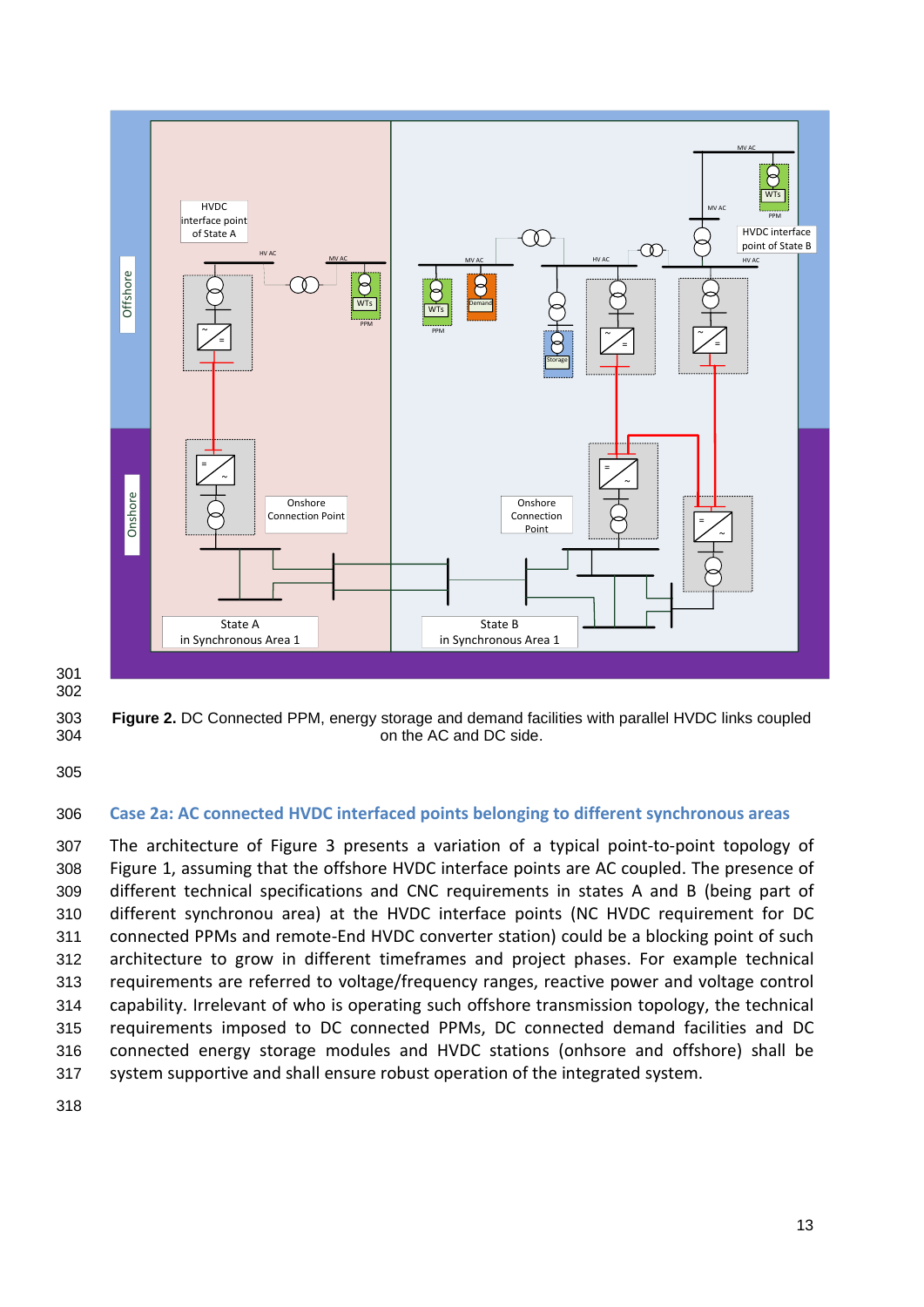#### **Proposal of the EG**:

- The Phase II of the EG CROS should assess the applicability of the NC HVDC articles on the topologies of case 2a ([Figure 3](#page-13-0)). This case shall be assessed both for the case that state A and B are connected to the same synchronous area, and for the case that state A and B are in different synchronous areas.
- Moreover, the EG should define the minimum technical requirements of the topology of figure 3 as well as the potential scope extension of the NC HVDC to cope with such case.

HVDC interface point of the HVDC link HVDC interface point connected to the HVDC link State B in connected to State A Ŏ synchronous Synchronous Area 1 Area 2 HV AC HV AC MV AC MV AC Δ Offshore WTs  $\overline{\text{wr}}$ Demand PPM PPM  $\tilde{\,\,\,\,\,}/$  $\tilde{\phantom{a}}$   $\diagup$ Storage = = ~ ~ **Onshore Onshore** Onshore Connection Point Connection Point State A State Area 1 State B of Synchronous Area 2 State B of Synchronous Area 2 State B of Synchronous Area 2 State B<br>Area 1 Area 2 State B of Synchronous Area 2 State B of Synchronous Area 2 State B of Synchronous Area 2 State of Synchronous



<span id="page-13-0"></span>325 connected.

- 326
- 327
- 328
- 329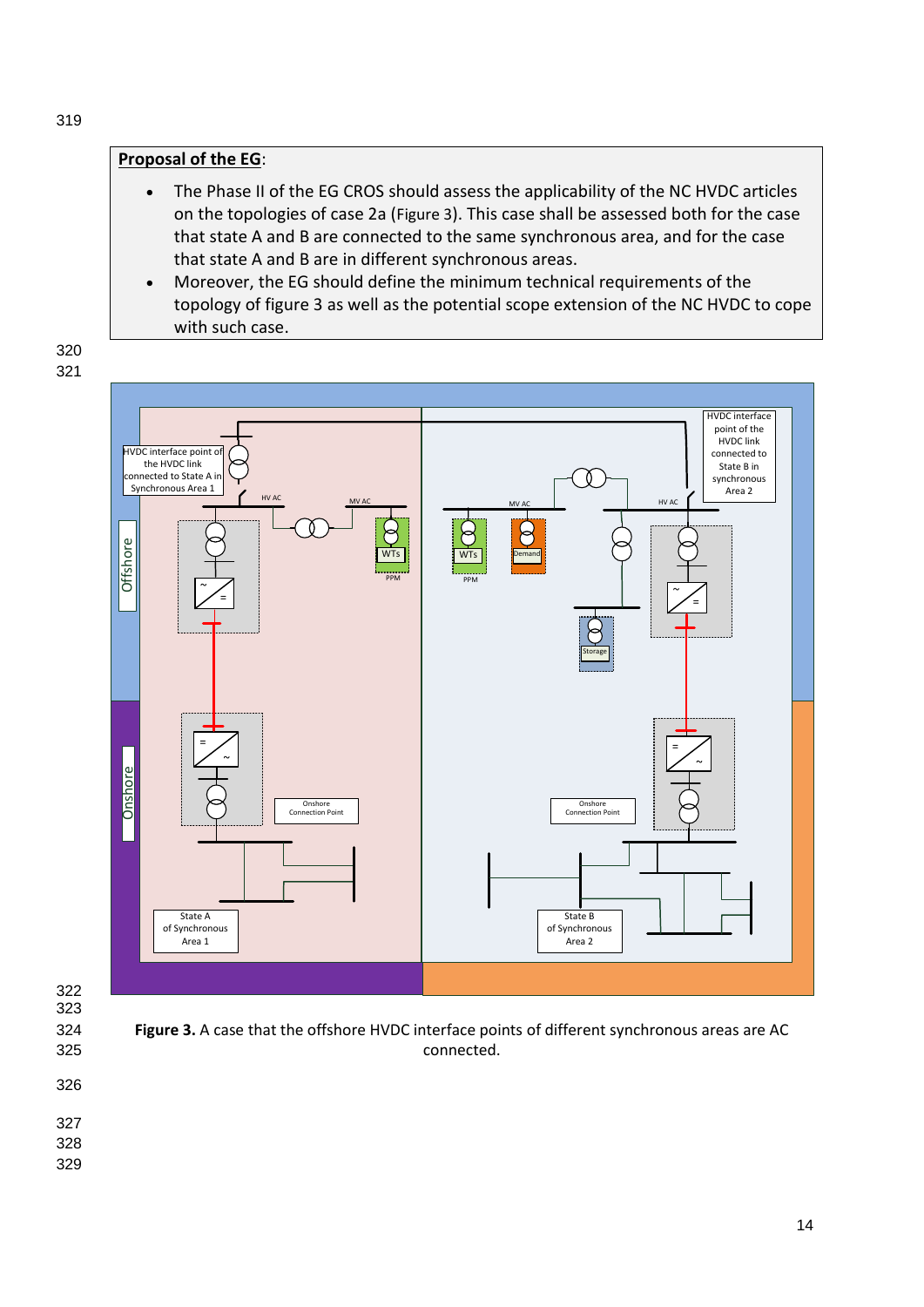- <span id="page-14-0"></span>330 **Case 2b: DC coupled HVDC interface points belonging to different synchronous areas**
- 331

332 Case 2b illustrates a situation where an HVDC interconnector is built between two offshore 333 HVDC interface points (one belonging to the state A and the second to the state B, 334 regardless of whether state A and B are part of the same synchronous area).

 Unlike typical interconnectors which are operating connected to the onshore system, this specific offshore configuration would require a completely different set of technical requirements and parameters. Moreover, next to the technical capabilities the share of data and models for planning and design studies is a significant issue for the case when the owners as well as the original equipment manufacturers of PPMs, HVDC and demand facilities and energy storage modules are different entities. An illustration of this topology is shown in figure 4.

342 Next to the topology of [Figure 4,](#page-14-1) the connection of the two HVDC interface points (isolated

343 AC systems) belonging to different states could be substituted by a common DC connection





345

<span id="page-14-1"></span>346 **Figure 4.** Topology showing DC connected HVDC interface point that belond to different synchronous 347 areas.

348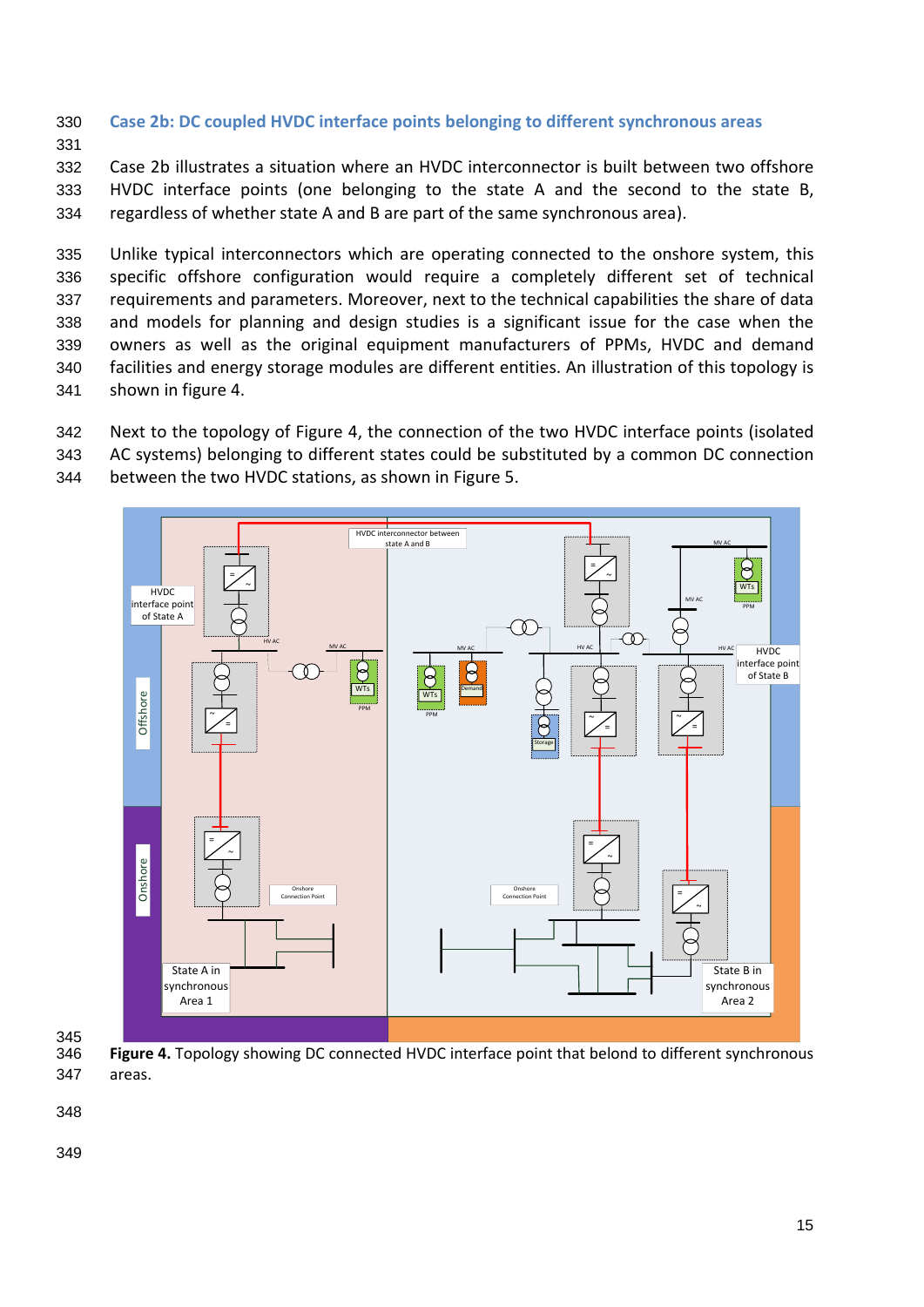

#### 350 351

<span id="page-15-0"></span>352 **Figure 5.** Topology showing DC coupled HVDC stations, i.e. a connection between the converter 353 stations DC side forming a DC grid (including the case that the onshore HVDC converter stations are 354 also at different SAs).

355

### **Proposal of the EG**:

- The Phase II of the EG CROS should assess the applicability of the NC HVDC articles on the topologies of case 2b [\(Figure 4](#page-14-1) and [Figure 5\)](#page-15-0). The assessment should be done for both the case that the states are in the same as well as in different synchronous areas.
- Moreover, the EG should define the minimum technical capabilties of such interconnectors, connecting offshore HVDC interface points (regardless if the onshore HVDC converter stations are at different synchronous areas).

356 357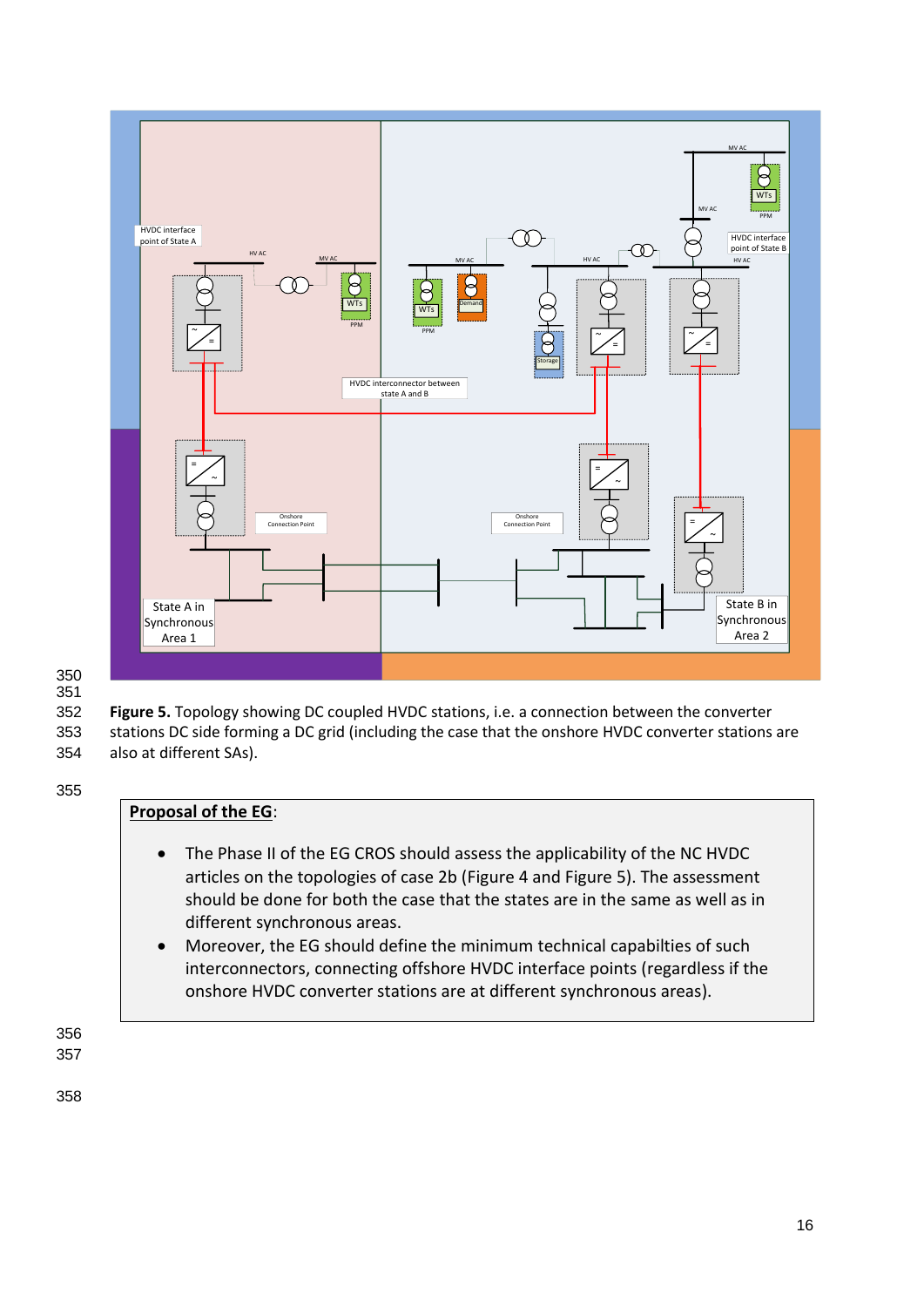## <span id="page-16-0"></span>359 **Case 2c: Hybrid AC/DC connected PPMs shared between different states and synchronous**  360 **areas**

361

 The case 2c shown in Figure 6 illustrates a case where a PPM could at the same time have an AC as well as DC connection (could be depending on the operational regime) however as long as the HVDC interface point is synchronously connected to state A it overrules the DC connection. What is special for this case is that the timeframes of development of the AC and the DC connection could be different. Depending on the connection or not of the AC line in state A, the HVDC converter stations will fall to different provision of NC HVDC.

368



369<br>370 Figure 6. Simultaneous AC and DC connected PPMs (including the case that the onshore HVDC 371 converter stations are also at different SAs).

### **Proposal of the EG**:

- The Phase II of the EG CROS should assess the applicability of the NC HVDC articles on the topology of case 2c.
- Moreover, the EG should define the minimum technical requirement or such interconnectors.

372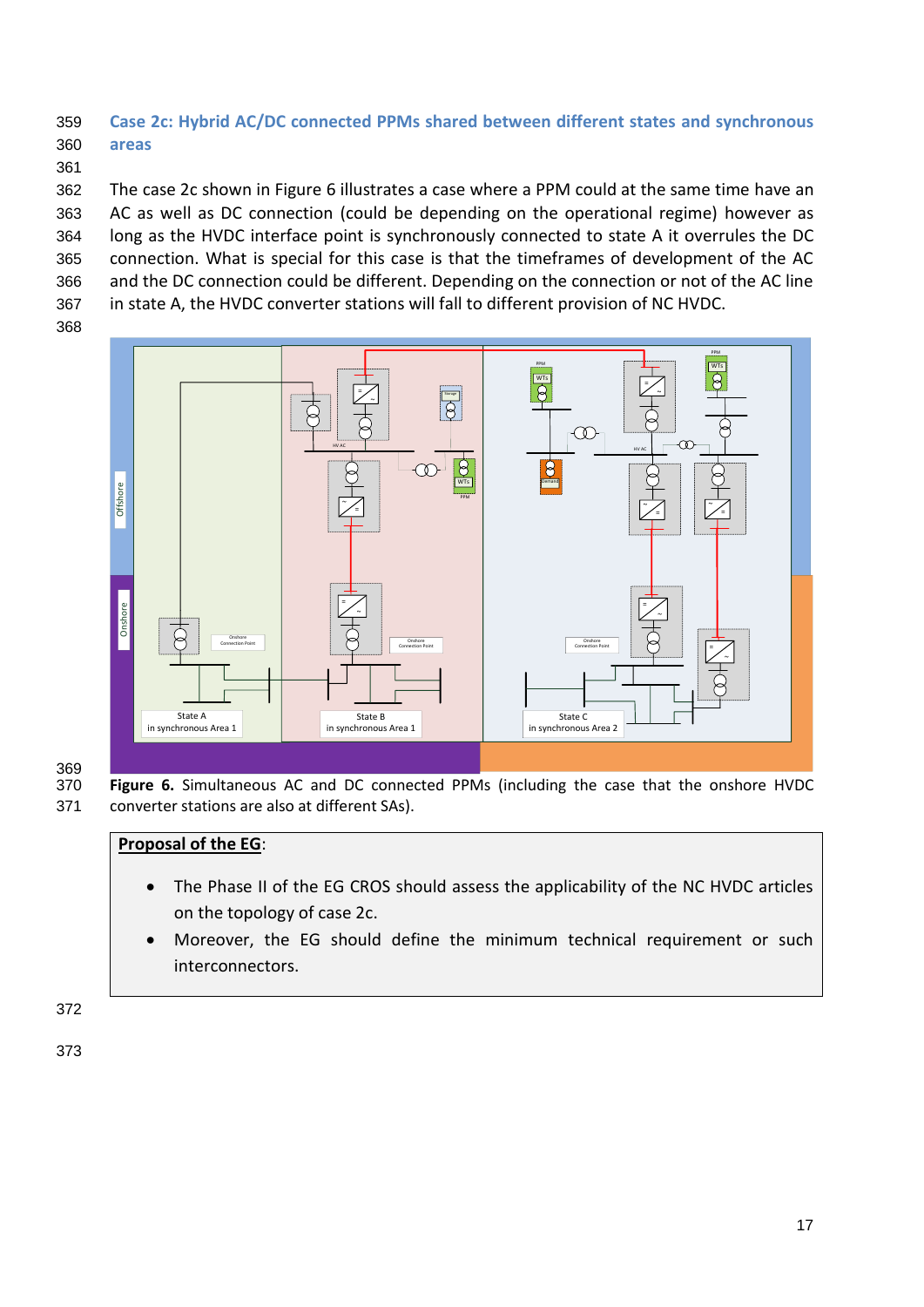# 374 **6. Collection of standards for connecting offshore wind Power Park Modules with HVDC**

375

<span id="page-17-0"></span>

| $\bullet$ | IEC 60038, IEC standard voltages                                                                                                                                                               |
|-----------|------------------------------------------------------------------------------------------------------------------------------------------------------------------------------------------------|
| $\bullet$ | IEC 60059, IEC standard current ratings                                                                                                                                                        |
| $\bullet$ | IEC 60071-1, Insulation co-ordination - Part 1: Definitions, principles and rules                                                                                                              |
| $\bullet$ | IEC 60071-2, Insulation co-ordination - Part 2: Application guidelines (Proposed<br>horizontal standard)                                                                                       |
| $\bullet$ | IEC 60076-7, Power transformers - Part 7: Loading guide for mineral-oil-immersed                                                                                                               |
|           | power transformers                                                                                                                                                                             |
| $\bullet$ | IEC 60196, IEC standard frequencies                                                                                                                                                            |
| $\bullet$ | IEC 61000, Electromagnetic compatibility (EMC)                                                                                                                                                 |
| $\bullet$ | IEC 61936, CMV Power installations exceeding 1 kV AC and 1,5 kV DC                                                                                                                             |
| $\bullet$ | 50654-1, HVDC Grid Systems and connected Converter Stations - Guideline and<br>Parameter Lists for Functional Specifications - Part 1: Guidelines                                              |
| $\bullet$ | CLC/TS 50654-2, HVDC Grid Systems and connected Converter Stations - Guideline<br>and Parameter Lists for Functional Specifications - Part 2: Parameter Lists                                  |
| $\bullet$ | CISPR 18, Radio Interference Characteristics of Overhead Power Lines and High<br>Voltage Equipment                                                                                             |
| $\bullet$ | 2006/42/EC, Machinery Directive of the European Parliament and of the Council of<br>17 May 2006 is a European Union directive concerning machinery and certain parts<br>of machinery.          |
| $\bullet$ | DNVGL-ST-0145, Offshore Substations                                                                                                                                                            |
| $\bullet$ | ISO 12100, Safety of machinery -General principles for design - Risk assessment and<br>risk reduction.,                                                                                        |
| $\bullet$ | DIN VDE 0105-100 VDE 0105-100:2015-10, Operation of electrical installations, Part<br>100: General requirements                                                                                |
| $\bullet$ | EN 50160:2010 "Voltage characteristics of electricity supplied by public distribution<br>networks".                                                                                            |
| $\bullet$ | IEEE P2800 "IEEE Approved Draft Standard for Interconnection and Interoperability of<br>Inverter-Based Resources (IBR) Interconnecting with Associated Transmission Electric<br>Power Systems" |
| $\bullet$ | Cigre TB 391, Guide For Measurement Of Radio Frequency Interference From HV And<br><b>MV Substations</b>                                                                                       |
|           | Cigre TB 568, Transformer Energization in Power Systems: A Study Guide, Februar<br>2014.                                                                                                       |
|           | Cigre TB 590, Protocol for reporting the operational performance of HVDC<br>transmission systems                                                                                               |
|           | Cigre TB 697, Testing and commissioning of VSC HVDC systems                                                                                                                                    |